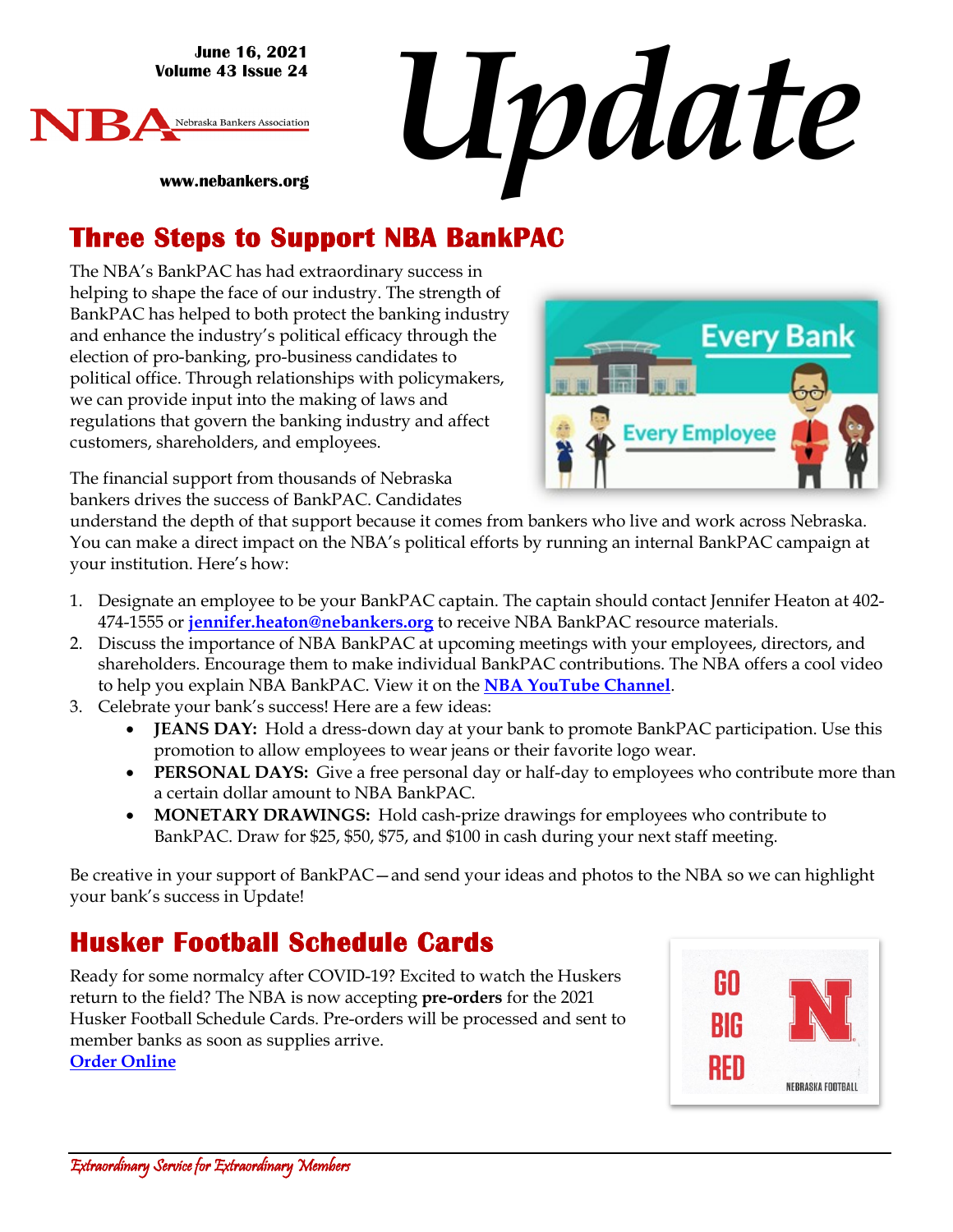# **Deposit Insurance Assessments Hold Steady**

The Federal Deposit Insurance Corporation (FDIC) board voted against raising deposit insurance assessments on banks to recapitalize the insurance fund. A pandemic-related increase in deposits caused the Deposit Insurance Fund (DIF) reserve ratio to fall below the statutory minimum of 1.35%. As of June 30, 2020, the reserve ratio reached 1.3%. The FDIC is required to implement a plan to recapitalize the DIF within eight years if it falls below the minimum. Typically, the recapitalization plan required raising the assessment schedules. An FDIC staff memo stated, "The growth in insured deposits associated with the pandemic may recede as depositor behavior returns to normal and individuals and businesses redirect deposits toward consumption and higher-yielding investments."

**[Learn More](https://www.fdic.gov/news/board/2021/2021-06-15-notice-dis-a-mem.pdf)**

## **Proposal to Align Real Estate Lending Standards with CBLR**

The FDIC released a proposed rule to update its guidelines for real estate lending policies. The changes would align the policies with the community bank leverage ratio (CBLR). According to the FDIC, the proposed rule would allow "a consistent approach for calculating the ratio of loans in excess of the supervisory loan-to-value limits at all FDIC-supervised institutions, using a methodology that approximates the historical methodology the FDIC has followed for calculating this measurement without requiring institutions to calculate tier 2 capital."

**[Read the Proposed Rule](https://www.fdic.gov/news/board/2021/2021-06-15-notice-sum-c-fr.pdf)**

### **Federal Agencies Announce Regulatory Agendas**

The Federal Reserve (Fed) included Community Reinvestment Act modernization on its list of long-term actions.

The Fed and the Financial Crimes Enforcement Network (FinCEN) indicated a final rule in September that would apply information collection requirements to domestic and cross-border transactions involving cryptocurrencies. FinCEN also anticipates issuing a final rule in November to impose Bank Secrecy Act recordkeeping and identity verification requirements to transactions involving convertible virtual currency or digital assets with legal tender status.

The Consumer Financial Protection Bureau has prioritized issuing a final rule which would amend mortgage servicing early intervention and loss mitigation-related provisions in Regulation X. Also planned is a proposed rule to implement Section 1071 of the Dodd-Frank Act regarding small business lending collection.

In addition, the Department of Housing and Urban Development (HUD) will propose to reinstate the 2013 discriminatory effects rule. A nationwide preliminary injunction was issued in October by a federal district judge which delayed the effective date of HUD's disparate impact rule and stopped HUD from implementing or enforcing the rule.

**Review [the Agendas](https://www.reginfo.gov/public/do/eAgendaMain?)**

### **OSHA Updates COVID-19 Workplace Guidance**

The Occupational Safety and Health Administration (OSHA) announced updated guidance on COVID-19 mitigation and prevention in the workplace. "Most employers no longer need to take steps to protect their fully vaccinated workers who are not otherwise at-risk from COVID-19 exposure," the guidance stated. However, OSHA suggests that those who are unvaccinated wear face coverings. **[Read the Guidance](https://www.osha.gov/coronavirus/safework)**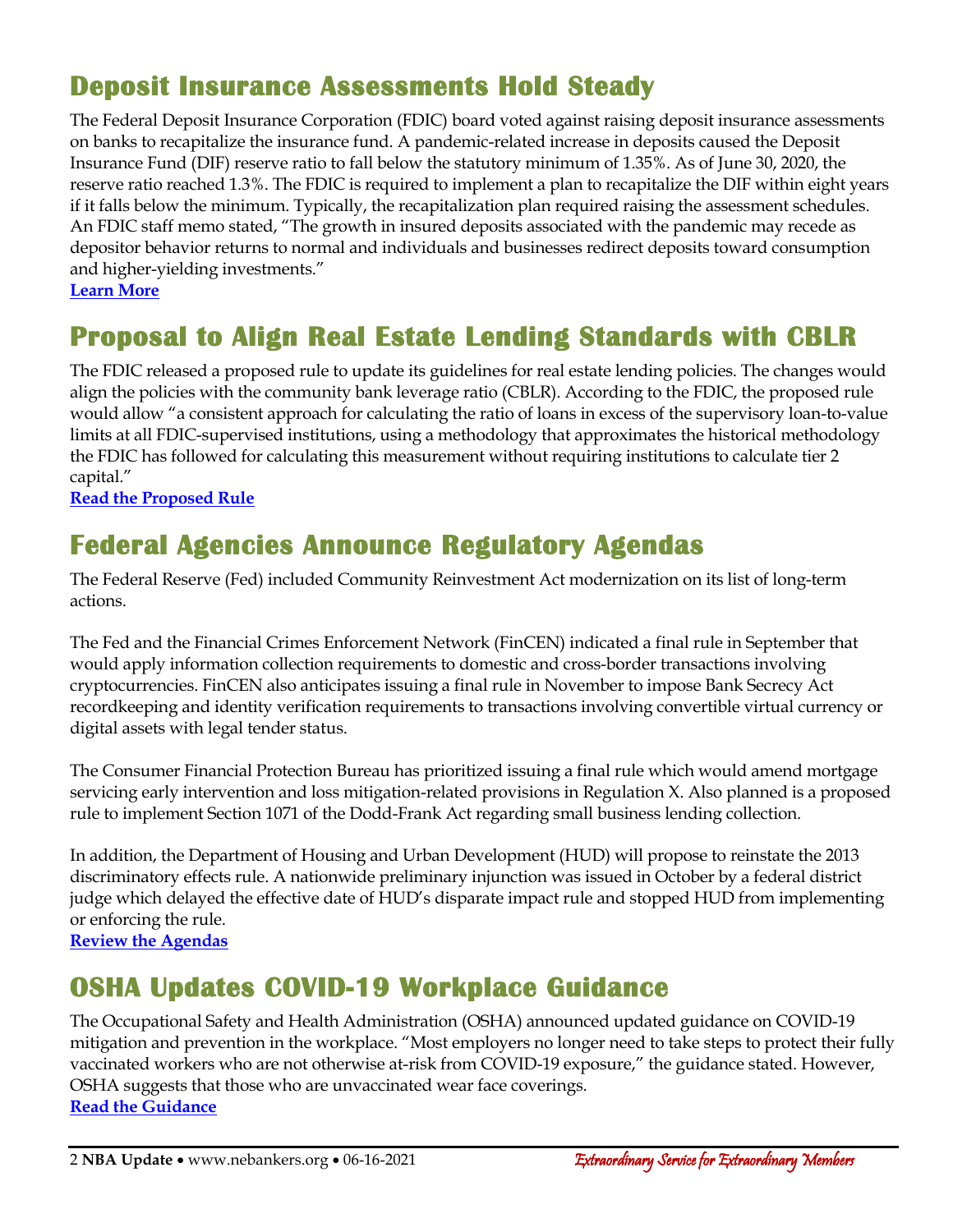### **Apply for Bank & Banker Milestone Awards**

Each year at the NBA Annual Convention, the Association recognizes men and women who have served the banking industry for 50 years and banks celebrating 25, 50, 100, 125, or 150 years of providing financial services.

We invite you to submit the names of banks and bankers who are eligible for these awards by Friday, August 13. Download the 2021 Milestone Awards Application form at **<http://bit.ly/2021Milestone>**. If you previously submitted a form and want to confirm that we've received it, please email Ron Arrigo at the NBA at **[ron.arrigo@nebankers.org](mailto:ron.arrigo@nebankers.org)**. This year's NBA Convention "Lite" will be held October 6-7, 2021 at the Cornhusker Marriott, Lincoln.

#### **NBA Government Relations Committee Members Gathered in Hastings, Education Committees Met Virtually**

The 24 bankers serving on the NBA Government Relations Committee met in Hastings to review formal NBA regulatory policy and will make recommendations to the NBA Board of Directors regarding 2022 legislative issues. The Committee will forward the legislative recommendations to the NBA Board of Directors for final approval. The recommendations will include technical amendments to LB 649 (Digital Asset Bank Legislation from 2021), Nebraska Investment Officer Investment Policy, Credit Union Acquisition of Banks, State ECORA Act, Cancellation of Bank Capital Stock, Regulatory Compliance Safe Harbor, Foreclosure Actions and LIBOR Contract Transition. Committee members also reviewed 2021 Legislative Resolutions pertinent to the banking industry and discussed the proposed purchase of Premier Bank by Greenstate Credit Union. NBA BankPAC Committee Chairman George Howard reviewed current PAC receipts and encouraged members to become active in the political process by hosting potential 2022 state legislative candidates to learn more about their campaign platforms.

Bankers serving on the NBA's Education Committees met virtually last week. Approximately 50 bankers serving on the NBA's three Education Committees met to develop upcoming educational programs in the areas of lending, management, and operations.



*The NBA Government Relations Committee met on June 9 in Hastings. After more than a year of virtual meetings, we're looking forward to opportunities for in-person interaction.* 

# **Order 2022 Scenes of Nebraska Calendars**

Be sure to place your order for the 2022 Scenes of Nebraska calendars by **August 1**. Orders placed before July 1 will receive the special pricing of 99 cents per calendar. **[Place Your Order](https://www.nebankers.org/calendars.html)**